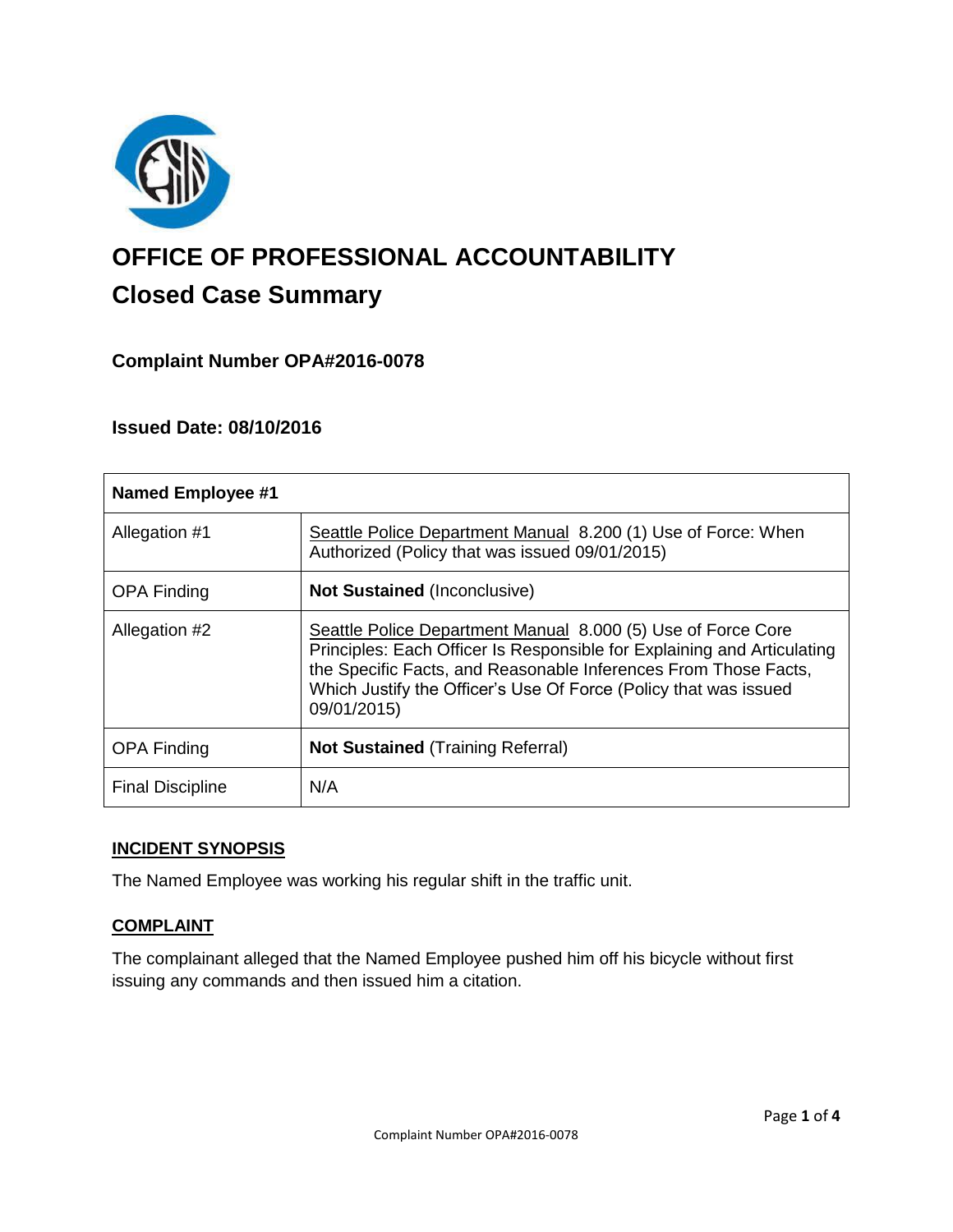# **INVESTIGATION**

The OPA investigation included the following actions:

- 1. Review of the complaint
- 2. Search for and review of all relevant records and other evidence
- 3. Review of In-Car Video (ICV)
- 4. Interview of witnesses
- 5. Interview of SPD employees

# **ANALYSIS AND CONCLUSION**

The complainant alleged that the Named Employee "willfully & quite dangerously pushed" the complainant off the bicycle he was riding. The complainant asserted that the Named Employee stepped in front of the bicycle being ridden by the complainant leaving no time for the complainant to stop the bike. According to the complainant, it was as he swerved his bike to his left that the Named Employee pushed him (the complainant) which caused him to fall from the bicycle to the roadway. The Named Employee reported that he stepped off the curb into the bike lane with his arms raised while vocally ordering the complainant to stop. The command to stop was a result of seeing the complainant ride the bicycle through a red traffic signal in front of left-turning traffic. The Named Employee also reported that the complainant did not stop but, instead, made to swerve around the Named Employee. The Named Employee said he stepped further into the roadway and it was then that the complainant's body made contact with the Named Employee's outstretched hand. According to the Named Employee, this spun both the complainant and the Named Employee around and resulted in the complainant being knocked off his bike and falling to the roadway. In-Car Video (ICV) from a nearby SPD vehicle was recovered that showed some of this interaction. The police vehicle was parked on the opposite side of the street and more than half a block away. Passing trucks and other vehicles block the camera's view at some moments. Nonetheless, the video does show the Named Employee stepping into the bicycle lane as the complainant is riding through the intersection and approaching the Named Employee. It is difficult to judge the distances between the bike and the officer as the Named Employee stepped into the roadway. However, it appears there was little time and distance for the complainant to see the Named Employee blocking the bike lane and bring his bicycle to a stop. The video appears to be consistent with the complainant's recollection that the Named Employee stepped into his path and left inadequate time and distance for the complainant to stop, and inconsistent with the Named Employee's statements that he stepped into the bike lane while the complainant still had the ability to stop. The video also supports the recollection of both the Named Employee and the complainant that the bicycle began to swerve around the Named Employee as the Named Employee stepped further away from the curb and into the street. Furthermore, the video shows some sort of physical contact between the Named Employee and the complainant mounted on the bicycle followed by both of them rotating and the complainant falling to the ground. Unfortunately, the video is unable to resolve the discrepancy between the complainant's assertions that the Named Employee intentionally pushed him from atop the bicycle and the Named Employee's claim that the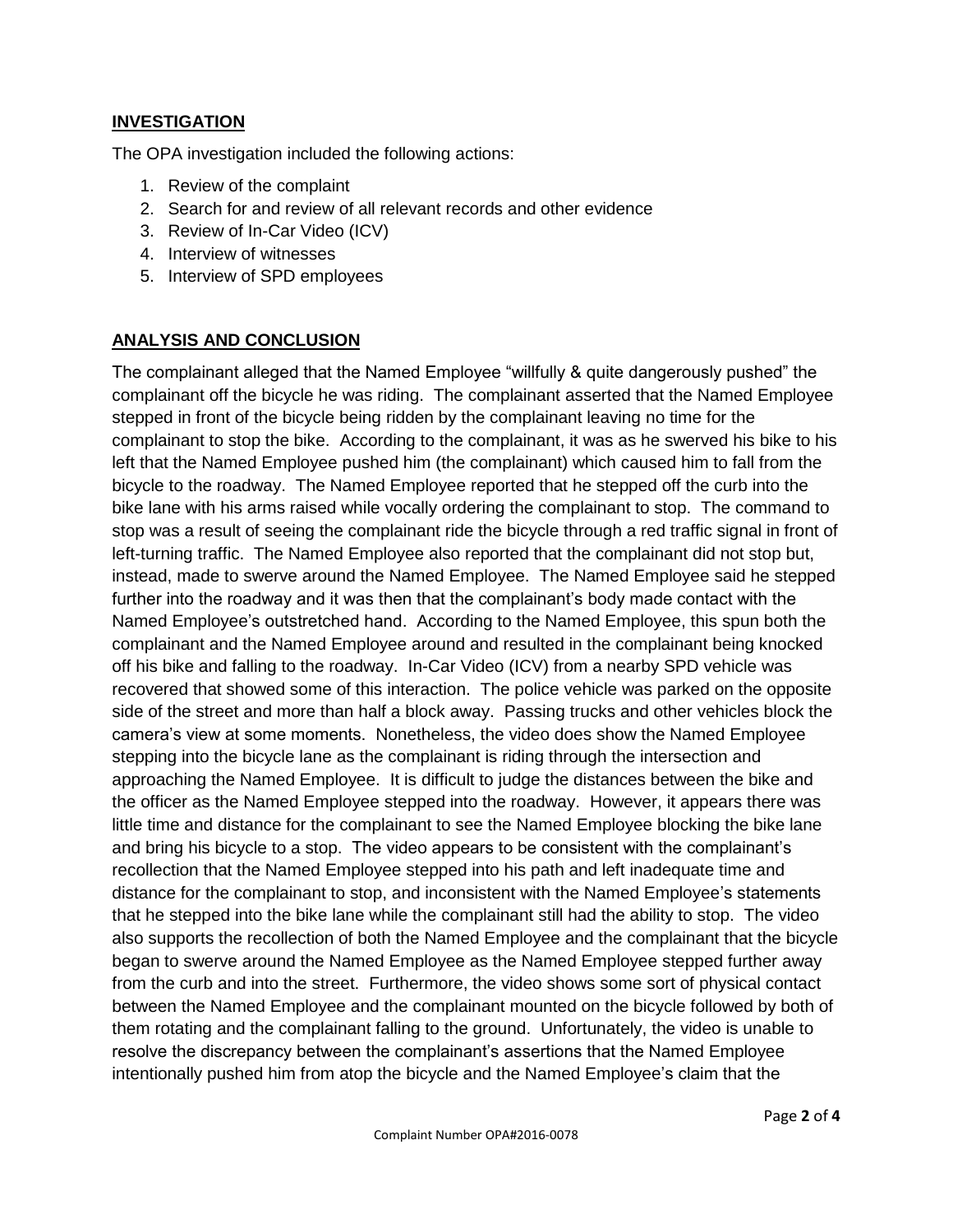complainant ran into his (the Named Employee) outstretched hand as the bicycle swerved around the Named Employee. The statements of the independent witnesses were not sufficiently specific to resolve this discrepancy and assist in determining if the contact was a collision or a push. Taking all the evidence into account, the OPA Director did not find a preponderance of evidence to either support or refute the allegation that the Named Employee used force by intentionally pushing the complainant, thus causing him to fall off the bicycle.

If this was an intentional push by the Named Employee, it would be inconsistent with the SPD use of force policy. SPD Policy §8.200(1) requires force be necessary, reasonable and proportional. Given the minor nature of the infraction committed by the complaint (red light violation) and the potentially serious injuries he could have suffered from the fall, it is difficult to see how pushing the complainant off the bicycle would be any of those three. Even as an unintended collision between the Named Employee's outstretched arm and the complainant's body, this incident is problematic. The Named Employee placed himself into the path of an oncoming bicycle, endangering both himself and the person on the bicycle, all over a minor traffic infraction. The Named Employee should be strongly counseled against using his body as a roadblock.

OPA alleged that the Named Employee completed a use of force statement that was inconsistent with what was depicted on the in-car video. Specifically, the video appears to show the Named Employee moving into the bike lane when the complainant on his bicycle is much closer to the officer than his statement indicates. The video also appears to show that the Named Employee did not raise his arm or hand until immediately before the Named Employee and the complainant made physical contact. This is somewhat inconsistent with what the Named Employee wrote in his statement. It must be noted that the entire incident took only a few moments. Also, for some portion of the video it is not possible to see the Named Employee's left arm and hand and they could have been up and extended as stated by the Named Employee. Finally, the Named Employee's statement is not so patently at odds with what is known to have happened that it could not be a true representation of the Named Employee's perception of what happened. Nonetheless, the fact remains that the Named Employee placed himself in the complainant's lane of travel and appears to have done so in a way that resulted in a collision between the two of them. The Named Employee's written use of force statement appears to place blame for the collision with the complainant rather than to communicate an understanding of the role the Named Employee played in what happened.

# **FINDINGS**

#### **Named Employee #1**

#### Allegation #1

There was not a preponderance of evidence to either support or refute the allegation against the Named Employee. Therefore a finding of **Not Sustained** (Inconclusive) was issued for *Use of Force: When Authorized*.